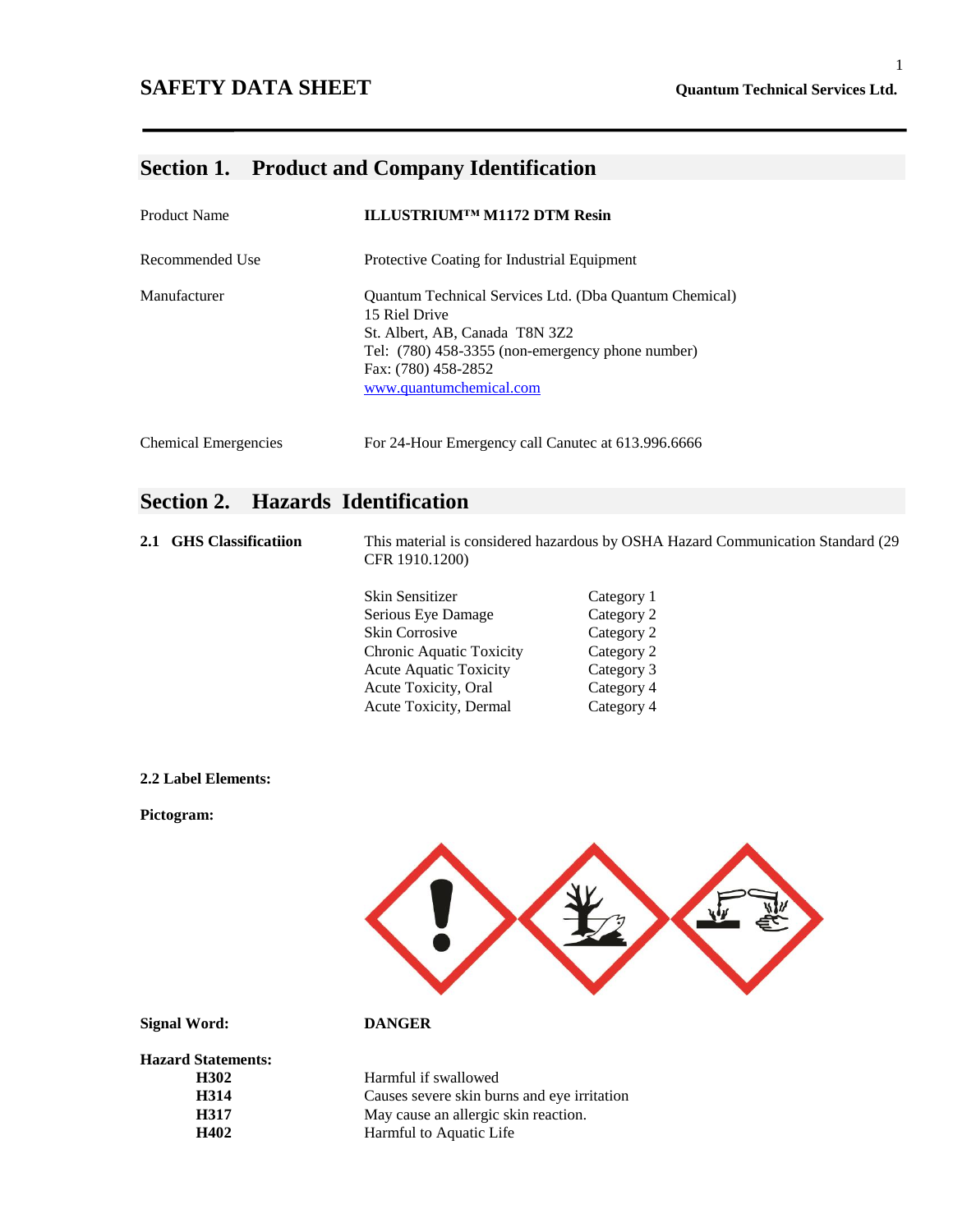|                  | H412                             | Harmful to aquatic life with long lasting effects.                                                                                                                                         |  |
|------------------|----------------------------------|--------------------------------------------------------------------------------------------------------------------------------------------------------------------------------------------|--|
|                  |                                  |                                                                                                                                                                                            |  |
|                  | <b>Precautionary Statements:</b> |                                                                                                                                                                                            |  |
|                  | P <sub>261</sub>                 | Avoid breathing dust/fume/gas/mist/vapours/spray.                                                                                                                                          |  |
|                  | P <sub>264</sub>                 | Wash with plenty of soap and water thoroughly after handling.                                                                                                                              |  |
|                  | P <sub>270</sub>                 | Do not eat, drink, or smoke when using this product.                                                                                                                                       |  |
|                  | P271                             | Use only outdoors or in a well-ventilated area.                                                                                                                                            |  |
|                  | P272                             | Contaminated clothing should not be allowed out of the workplace.                                                                                                                          |  |
|                  | P <sub>280</sub>                 | Wear protective gloves/protective clothing/eye protection/face protection.                                                                                                                 |  |
|                  | P <sub>273</sub>                 | Avoid release to the environment                                                                                                                                                           |  |
| <b>Response:</b> |                                  |                                                                                                                                                                                            |  |
|                  | $P370 + P378$                    | In case of fire, use carbon dioxide, dry chemical, or foam to extinguish.                                                                                                                  |  |
|                  | $P303 + P361 + P353$             | IF ON SKIN (or hair): Take off immediately all contaminated clothing. Rinse                                                                                                                |  |
|                  |                                  | skin with water.                                                                                                                                                                           |  |
|                  | $P332 + P313$                    | If skin irritation occurs: Get medical advice/attention.                                                                                                                                   |  |
|                  | $P304 + P340$                    | IF INHALED: Remove person to fresh air and keep comfortable for breathing.                                                                                                                 |  |
|                  | $P301 + P311 + P331$             | IF SWALLOWED: Call a POISON CENTER/doctor. Do NOT induce vomiting.                                                                                                                         |  |
|                  | $P305 + P351 + P338$             | IF IN EYES: Rinse cautiously with water for several minutes. Remove contact lenses,                                                                                                        |  |
|                  |                                  | if present and easy to do. Continue rinsing.                                                                                                                                               |  |
|                  | $P337 + P313$                    | If eye irritation persists: Get medical advice/attention.                                                                                                                                  |  |
|                  |                                  |                                                                                                                                                                                            |  |
| <b>Storage:</b>  |                                  |                                                                                                                                                                                            |  |
|                  | $P403 + P233$                    | Store in a well-ventilated place. Keep container tightly closed.                                                                                                                           |  |
|                  | P <sub>235</sub>                 | Keep cool.                                                                                                                                                                                 |  |
| Disposal:        |                                  |                                                                                                                                                                                            |  |
|                  | <b>P501</b>                      | Dispose of contents/container to an appropriate treatment and disposal facility in<br>accordance with applicable laws and regulations, and product characteristics at<br>time of disposal. |  |

2

# **Section 3. Composition and Ingredient Information**

| <b>Hazardous Ingredients</b>                        | $\frac{6}{9}$ | T.L.V. C.A.S. # |                                | <b>OSHA PEL</b> |
|-----------------------------------------------------|---------------|-----------------|--------------------------------|-----------------|
| Aspartic Acid, N, N'-(methylene- $60 - 80$          |               | N/D             | 136210-30-5                    | N/D             |
| 4,1-cyclohexanediyl)bis-1,1',4,4'                   |               |                 |                                |                 |
| -tetraethyl ester                                   |               |                 |                                |                 |
| Actual concentration is withheld as a trade secret. |               |                 |                                |                 |
| Aliphatic Amine                                     | $10 - 30$     | N/D             | Proprietary*                   | N/D             |
| Actual concentration is withheld as a trade secret. |               |                 |                                |                 |
| *HMIRA RN 12166, Filing Date June 27, 2018          |               |                 |                                |                 |
| Cyclohexanemethanamine, 1,3,3                       |               |                 |                                |                 |
| -trimethyl-N-(2-methylpropylidene                   |               |                 |                                |                 |
| $-5$ -[(2-methylpropylidene) amino] $1-5$           |               | N/D             | 54914-37-3                     | N/D             |
| Actual concentration is withheld as a trade secret. |               |                 |                                |                 |
| Decanedioic Acid, $bis(1,2,2,6,6-$                  |               |                 |                                |                 |
| Pentamethyl – 4- piperdinyl) ester $0.5 - 1.5$      |               |                 | $10 \text{ mg/m}$ 3 41556-26-7 |                 |
| Actual concentration is withheld as a trade secret. |               |                 |                                |                 |
| Poly(oxy-1,2-ethanediyl), alpha.-                   |               |                 |                                |                 |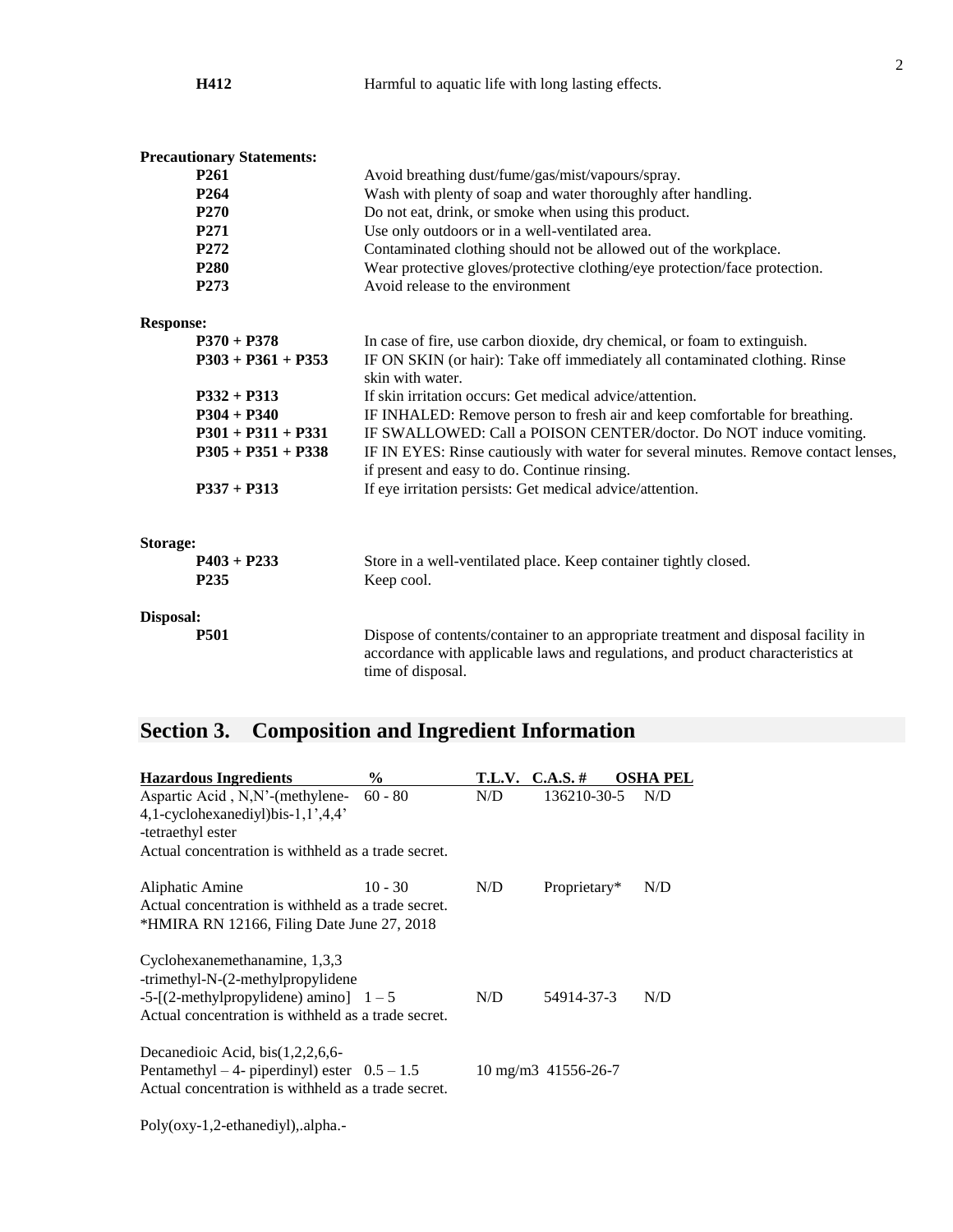| $[3-3-(2H-benzotriazol-2-yl)-5-(1$                  |             |     |             |     |
|-----------------------------------------------------|-------------|-----|-------------|-----|
| ,1-dimethylethyl)-4-hydroxy                         |             |     |             |     |
| phenyl]-1-oxopropyl]-.omega.                        |             |     |             |     |
| $-[3[3-(2H-benzotriazol-2-yl)-5-$                   |             |     |             |     |
| $(1,1$ -dimethylethyl)-4-hydroxy                    |             |     |             |     |
| $phenyl$ ]-1- $oxopropoxy$ ]                        | $0.5 - 1.5$ | N/D | 104810-47-1 | N/D |
| Actual concentration is withheld as a trade secret. |             |     |             |     |
| Poly(oxy-1,2-ethanediyl,.alpha.-                    |             |     |             |     |
| $[3-[3-(2H-benzotriazol-2-vl)-5-(1$                 |             |     |             |     |
| ,1-dimethylethyl)-4hydroxyphenyl]                   |             |     |             |     |
| -1-oxopropyl]-.omega.hydroxy                        | $0.5 - 1.5$ | N/D | 104810-48-2 | N/D |
| Actual concentration is withheld as a trade secret. |             |     |             |     |

## **Section 4. First Aid Measures**

| Eye Contact                                             | Immedidately flush with plenty of water for at least 15 minutes, keeping eyelids open.<br>If redness, itching, or a burning sensation develop, seek medical attention.                                                                                                          |
|---------------------------------------------------------|---------------------------------------------------------------------------------------------------------------------------------------------------------------------------------------------------------------------------------------------------------------------------------|
| <b>Skin Contact</b>                                     | If skin is damaged or wounded, treat with saturated gauze pads or compresses using a<br>freshly made up ascorbic acid solution (10g in 100g of water). Immediately flush skin<br>with plenty of soap and water. Remove contaminated clothing and wash clothing<br>before reuse. |
| Inhalation                                              | Move victim to fresh air immediately. If not breathing, give artificial respiration.<br>If breathing is difficult, give oxygen and seek medical attention.                                                                                                                      |
| Ingestion                                               | Do not induce vomiting. Seek medical attention immediately.                                                                                                                                                                                                                     |
| Most Important symptoms/<br>Effects – acute or delayded | Eye Disease, skin disorders and allergies.                                                                                                                                                                                                                                      |

# **Section 5. Fire Fighting Measures**

| Suitable Extinguishing Media                 | Use carbon dioxide, foam, and dry chemical Use water spray to keep fire exposed<br>containers cool.                         |
|----------------------------------------------|-----------------------------------------------------------------------------------------------------------------------------|
| Unsuitable Extinguishing Media               | High volume water jet.                                                                                                      |
| Unusual Fire and Explosion<br><b>Hazards</b> | Wear protective clothing and self-contained breathing apparatus to protect against<br>potential toxic and irritating fumes. |
| <b>Hazardous Combustion Products</b>         | Carbon dioxide and monoxide, oxides of Nitrogen, unidentified compounds.                                                    |

## **Section 6. Accidental Release Measures**

Leak/Spill Evacuate all non-essential personnel. Eliminate all sources of ignition. Ventilate area. Utilize recommended protective clothing. Dike area to prevent spreading. Absorb with inert material. Collect material in open containers. Remove containers to a safe place and cover loosely.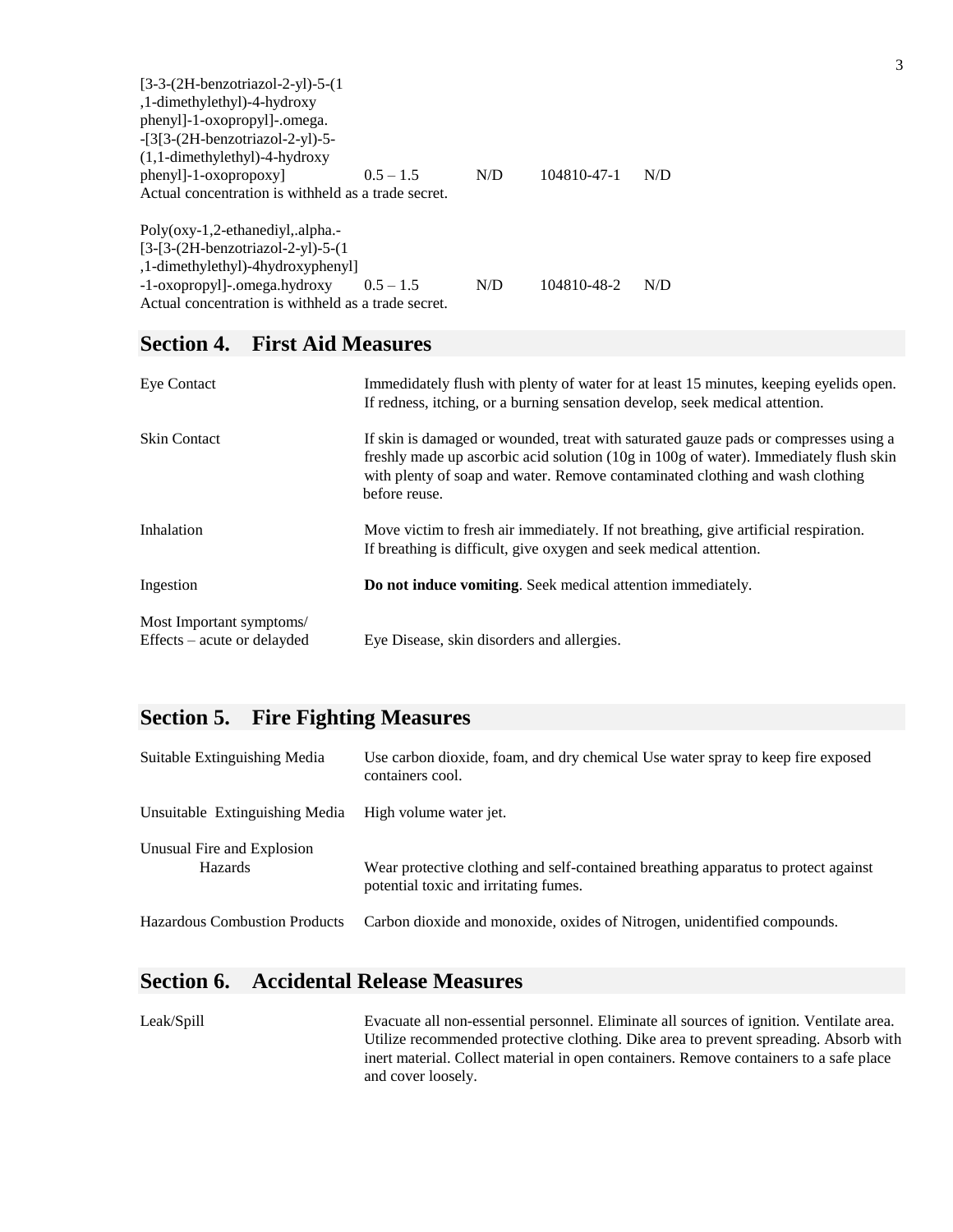# **Section 7. Handling and Storage**

| <b>Handling Procedures</b> | Do not breathe vapors or spray mist. Avoid contact with eyes or skin, Avoid contact<br>with clothing. Use only with adequate ventilation and personal protection. Wash hands<br>and face thoroughly after handling and before eating and drinking. |
|----------------------------|----------------------------------------------------------------------------------------------------------------------------------------------------------------------------------------------------------------------------------------------------|
| <b>Storage Needs</b>       | Keep container closed when not in use. Transfer only to approved containers with<br>complete and appropriate labeling. Do not take internally. Keep out of reach of<br>children.                                                                   |
| Incompatible Materials or  |                                                                                                                                                                                                                                                    |
| Ignition sources:          | Hazardous polymerization does not occur, Avoid strong oxidizing agents, acids,<br>isocyanates.                                                                                                                                                     |

# **Section 8. Exposure Controls and Personal Protection**

Decanedioic Acid, bis(1,2,2,6,6- Pentamethyl – 4- piperdinyl) ester 41556-26-7 ACGIH TLV (TWA) 10 mg/m3

No other information on exposure limits available.

| Protective Equipment            |                                                                                      |
|---------------------------------|--------------------------------------------------------------------------------------|
| Eye/Type                        | Chemical tight goggles; full face shield if possibility of splashing.                |
| Respiratory/Type                | Respiratory masks should be worn at all times in the case of inadequate ventilation. |
|                                 | A NIOSH/MSHA approved respirator with an organic vapour cartridge is acceptable.     |
| Gloves/Type                     | Use neoprene or rubber gloves.                                                       |
| Clothing/Type                   | Wear adequate protective coveralls and footwear.                                     |
| Other/Type                      | Eyewash fountain. Emergency shower should be in close proximity.                     |
| <b>Ventilation Requirements</b> | Ventilate adequately. See complete details above under handling instructions.        |
|                                 |                                                                                      |

# **Section 9. Physical and Chemical Properties**

| <b>Physical State</b>          | Liquid.                                                |
|--------------------------------|--------------------------------------------------------|
| Appearance                     | Clear                                                  |
| Odour                          | Slight.                                                |
| Odour Threshold                | Not Available                                          |
| Specific Gravity               | $1.09 \& 20^{\circ}C$ .                                |
| <b>Flash Point</b>             | $> 200$ F $> 93.3$ C (estimated)                       |
| Vapor Pressure (mm Hg)         | Not Determined                                         |
| Vapor Density $(Air=1)$        | Not Applicable                                         |
| <b>Evaporation Rate</b>        | Not Available                                          |
| <b>Boiling Point</b>           | Not Available                                          |
| pH                             | Not Available                                          |
| Solubility in Water            | Insoluble in water @ $68^{\circ}$ F (20 $^{\circ}$ C). |
| Freezing Point $({}^{\circ}C)$ | Not Available                                          |
| <b>Melting Point</b>           | Not Available                                          |
| Percent Solids by Weight       | 100%                                                   |
| Percent Volatile (g/l)         | 0% by weight; 0% by volume.                            |
| VOC(g/l)                       | 0% with water; 0% without water.                       |
| <b>Viscosity</b>               | Not Available                                          |
|                                |                                                        |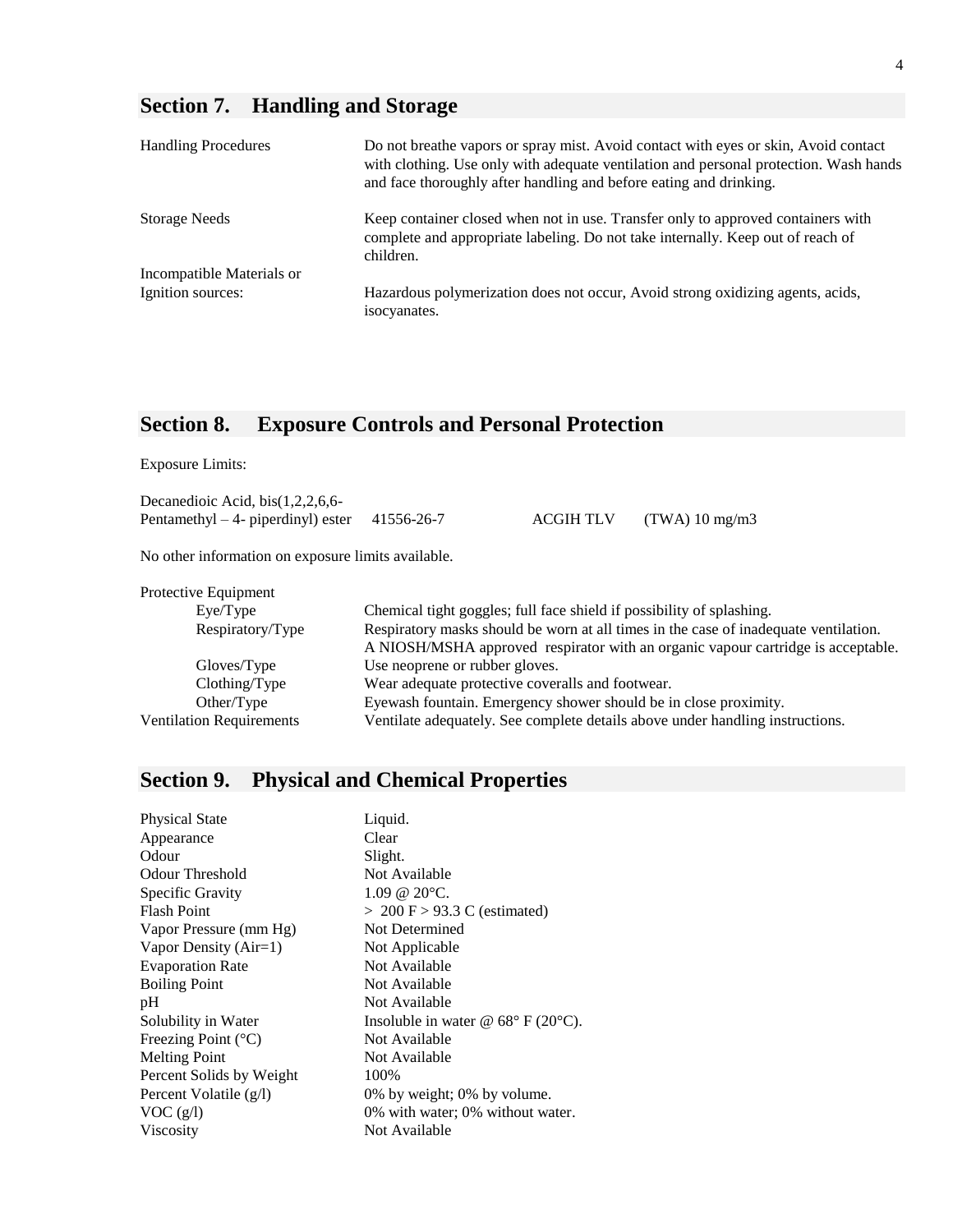| Flammability (solid,gas)          | Not Applicable |
|-----------------------------------|----------------|
| Upper/Lower explosion/            |                |
| Flammability limit                | Not Applicable |
| Partition coefficient (n-octanol/ |                |
| Water)                            | Not Available  |
| <b>Auto-ignition Temperature</b>  | Not Available  |
| <b>Decomposition Temperature</b>  | Not Available  |
|                                   |                |

# **Section 10. Stability and Reactivity**

| Stability                    | Stable.                                                                                               |  |
|------------------------------|-------------------------------------------------------------------------------------------------------|--|
| Conditions to Avoid          | Excessive heat, open flame, sparks, and strong oxidizing agents.                                      |  |
|                              | Protect from atmospheric moisture.                                                                    |  |
| Incompatibility              | Oxidizing agents/acids.                                                                               |  |
| <b>Reactivity Conditions</b> | Product is stable; hazardous polymerization will not occur.                                           |  |
| Hazardous Products of        | By fire: carbon monoxide, carbon dioxide. Nitrogen oxides. amines. ammonia,                           |  |
| Decomposition                | aliphatic fragments.                                                                                  |  |
| <b>Conditions to Avoid</b>   | Avoid incompatible reactants, especially strong bases, water or temperatures<br>over $160^{\circ}$ C. |  |

# **Section 11. Toxicological Information**

Likely routes of exposure:

| Effects on Eye            | Causes eye irritation                                                                            |
|---------------------------|--------------------------------------------------------------------------------------------------|
| Effects on Skin           | Causes skin irritation                                                                           |
| <b>Inhalation Effects</b> | This product presents an elevated inhalation risk when used in spray or aerosol<br>applications. |
| <b>Ingestion Effects</b>  | No Data Available                                                                                |
| <b>Symptoms</b>           | No Data Available                                                                                |
| Toxicity:                 |                                                                                                  |

No data for product itself, data given for components.

### **Aspartic Acid , N,N'-(methylene-4,1-cyclohexanediyl)bis-1,1',4,4' -tetraethyl ester 136210-30-5**

| <b>Acute Toxicity</b>                          |                                                                                                   | LD50 (oral, rat) > $2000$ mg/kg (Directive 67/548/EEC, Annex V, B.1) |  |
|------------------------------------------------|---------------------------------------------------------------------------------------------------|----------------------------------------------------------------------|--|
|                                                | (Toxicity data is based on a similar LC50 (inhalation, rat) $>4.224$ mg/l 4 hr OECD Guideline 403 |                                                                      |  |
| Product)                                       | LD50 (dermal, rat) > 2000 mg/kg (Directive 67/548/EEC, Annex V, B.3)                              |                                                                      |  |
| <b>Skin Irritation</b>                         | <b>OECD</b> Test Guideline 404                                                                    | Slight Irritant                                                      |  |
| Toxicological Studies of a Comparable Product: |                                                                                                   |                                                                      |  |
| Eye Irritation (Rabbit)                        | <b>OECD</b> Test Guideline 405                                                                    | Slightly Irritating                                                  |  |
| Skin Sensitization (Guinea Pig)                | <b>OECD</b> Test Guideline 406                                                                    | Positive                                                             |  |

Repeated Dose Toxicity (rat) Subacute Oral Toxicity NOAEL > 1,000 mg/kg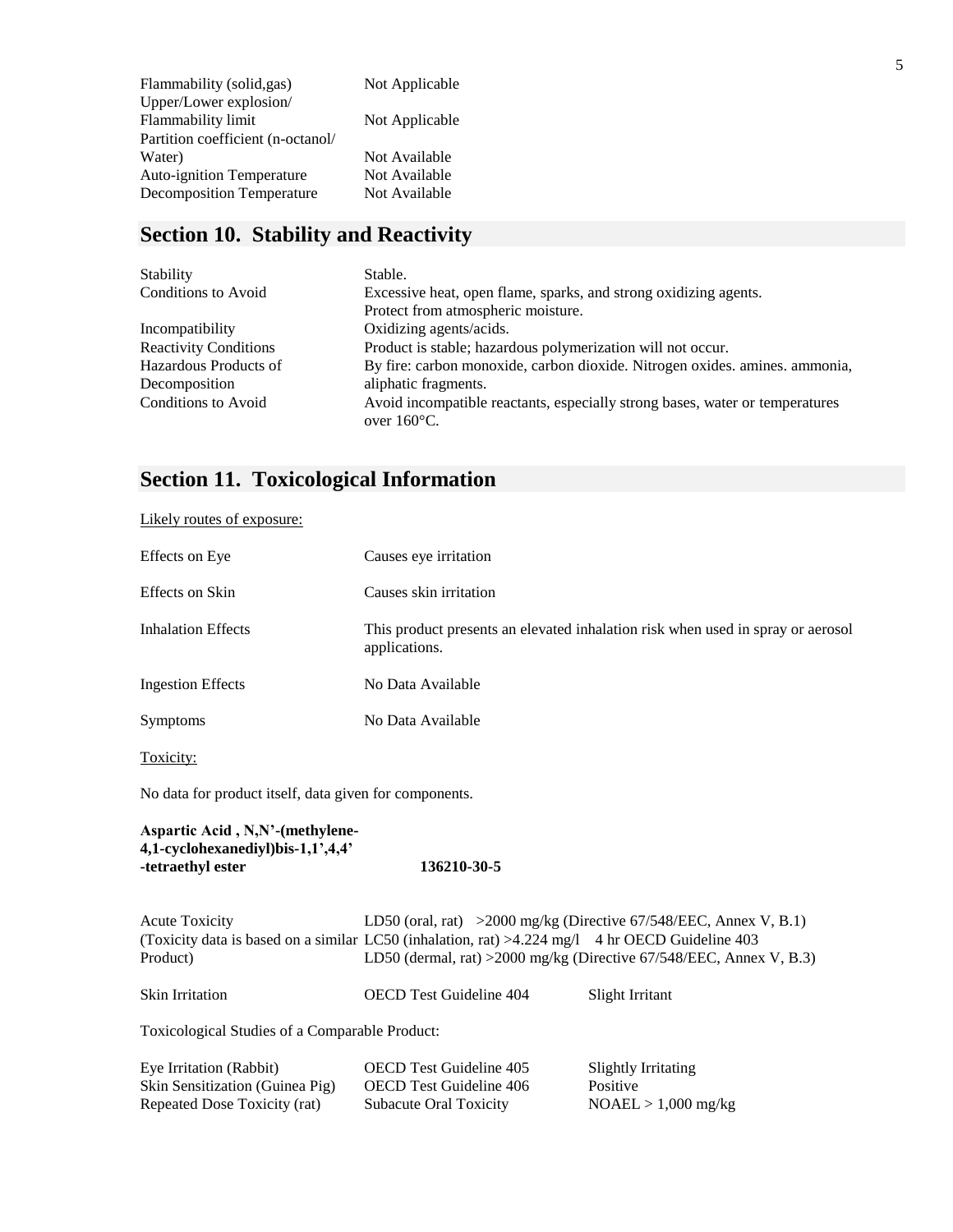Mutagenicity (toxicological studies of a comparable product): Genetic Toxicity in Vitro: Chromosome aberration test: negative Salmonella/microsome test (Ames test): No indication of mutagenic effects Genetic Toxicity in Vivo: Micronucleus Test: negative (mouse)

Developmental Toxicity/Teratogenicity (toxicological studies of a comparable product): Rat, female, Oral NOAEL (Teratogenicity): 1,000 mg./kg, NOAEL (meternal): 1,000 mg./kg

### **Aliphatic Amine**

| <b>Acute Toxicity</b> | LD50 (oral, rat) $.500 < 2000$ mg/kg OECD Guideline 423<br>LD50 (dermal,) $>5000$ mg/kg (the product has not been tested. The statement is<br>derived from the properties of individual components.) |
|-----------------------|------------------------------------------------------------------------------------------------------------------------------------------------------------------------------------------------------|
| Irritation/Corrosion  | Skin (rabbit) non-irritant OECD Guideline 404<br>Eye (rabbit0 Slightly irritating OECD Guideline 405                                                                                                 |
| Sensitization         | Caused skin sensitization in animal studies (testing described bellow)<br>Mouse Local Lymph Node Assay (LLNA) OECD Guideline 429 Result: Sensitizing                                                 |

Aspiration Hazard No Aspiration hazard expected.

### **Cyclohexanemethanamine, 1,3,3 -trimethyl-N-(2-methylpropylidene -5-[(2-methylpropylidene) amino] 54914-37-3**

| Eye:           | Slightly irritating to rabbit eye.                                  |
|----------------|---------------------------------------------------------------------|
| Skin:          | Rat Dermal LD50 > 5000 mg/kg (ECHA)<br>Corrosive to the rabbit skin |
| Inhalation:    | No data were available for acute inhalation toxicity.               |
| Ingestion:     | Rat Oral LD50 4150 mg/kg (ECHA)                                     |
| Sensitization: | The allergic skin reactions observed in all experimental animals    |

### **Decanedioic Acid, bis(1,2,2,6,6- Pentamethyl – 4- piperdinyl) ester 41556-26-7**

| <b>Acute Toxicity</b>                      | LD50 (oral, rat) $>5000$ mg/kg                 |
|--------------------------------------------|------------------------------------------------|
| Skin Irritation                            | Rabbit, non irritant                           |
| Eye Irritation<br>Acute Skin Sensitization | Rabbit, non irritant<br>Guinea Pig, Sienstizer |

### **Poly(oxy-1,2-ethanediyl),.alpha.- [3-3-(2H-benzotriazol-2-yl)-5-(1 ,1-dimethylethyl)-4-hydroxy phenyl]-1-oxopropyl]-.omega. -[3[3-(2H-benzotriazol-2-yl)-5- (1,1-dimethylethyl)-4-hydroxy phenyl]-1-oxopropoxy] 104810-47-1**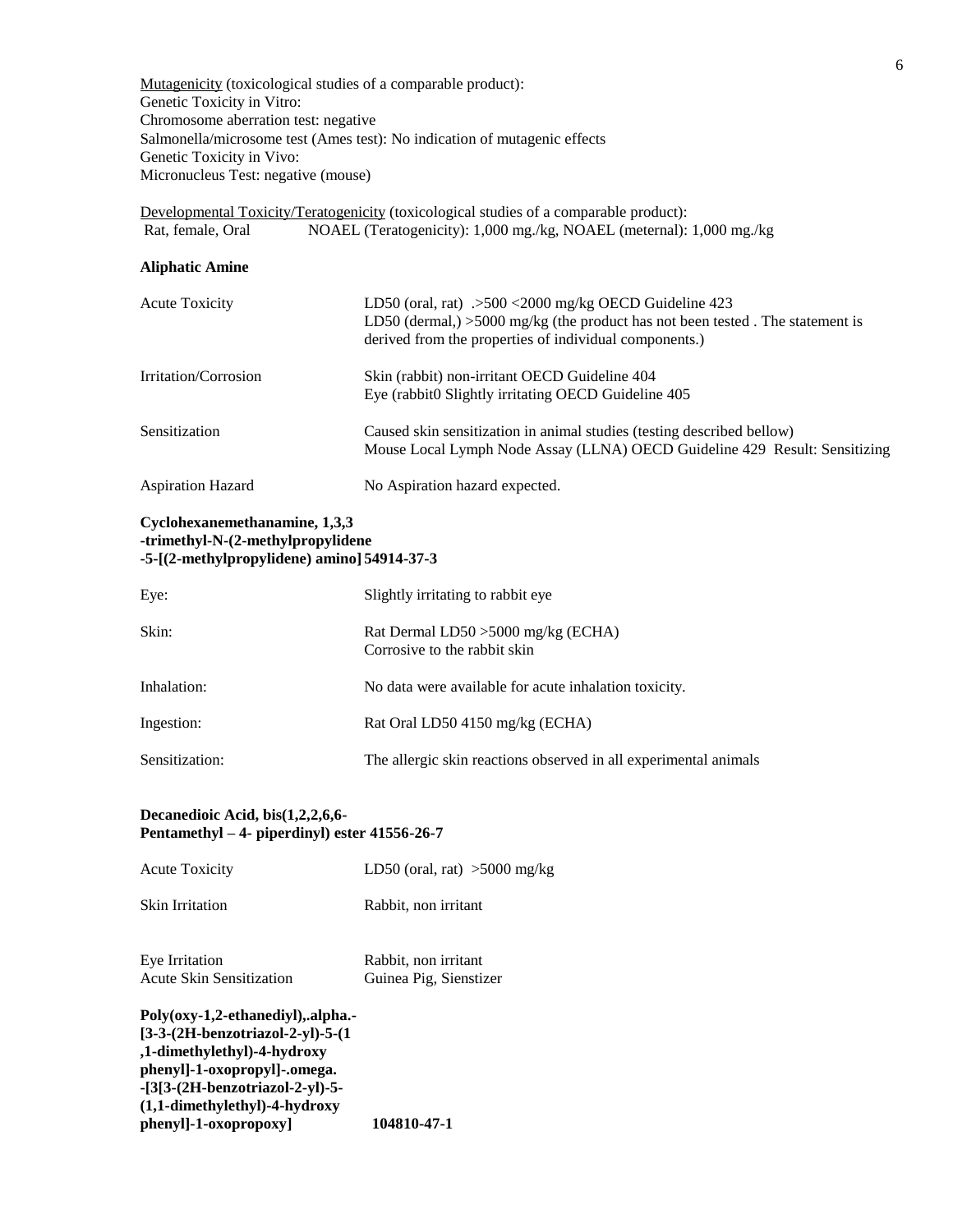### **Poly(oxy-1,2-ethanediyl,.alpha.- [3-[3-(2H-benzotriazol-2-yl)-5-(1 ,1-dimethylethyl)-4hydroxyphenyl] -1-oxopropyl]-.omega.hydroxy 104810-48-2**

### **(Data for Above 2 Ingredients in 50/50 blend)**

| <b>Acute Toxicity</b> | LD50 (oral, rat) $>5000$ mg/kg |  |
|-----------------------|--------------------------------|--|
|                       |                                |  |

Skin Irritation Rabbit, non irritant

| Eye Irritation                  | Rabbit, non irritant   |
|---------------------------------|------------------------|
| <b>Acute Skin Sensitization</b> | Guinea Pig, Sienstizer |

Delayed and immediate effects and Chronic Effects from Short and Long Term Exposure:

This product contains no listed carcinogens according to IARC, ACGIH, NTP and/or OSHA in concentrations of 0.1 percent or greater. May cause allergic skin reaction. Eye disease., Skin disorders and Allergies

## **Section 12. Ecological Information**

No data for product itself, data given for components.

| Aspartic Acid, N, N'-(methylene-<br>4,1-cyclohexanediyl)bis-1,1',4,4'<br>-tetraethyl ester                        | 136210-30-5                                                                                                                                                                                    |
|-------------------------------------------------------------------------------------------------------------------|------------------------------------------------------------------------------------------------------------------------------------------------------------------------------------------------|
| <b>Toxicity to Aquatic Plants</b><br>Ecotoxicological reports on a comparable product                             | $IC50$ (scenedesmus subspicatus, 72 h)<br>$113 \text{ mg}/l$                                                                                                                                   |
| <b>Aliphatic Amine</b>                                                                                            |                                                                                                                                                                                                |
|                                                                                                                   | No environmental data has been established or is available for this product.                                                                                                                   |
| Cyclohexanemethanamine, 1,3,3<br>-trimethyl-N-(2-methylpropylidene<br>-5-[(2-methylpropylidene) amino] 54914-37-3 |                                                                                                                                                                                                |
| Toxicity                                                                                                          | LC50 (Zebra Fish (Danio rerio) 96 hr.)<br>$>100$ mg/l<br>EC50 (Water Flea (Daphnia magna) 48 hr)<br>$22.2 \text{ mg}/1$<br>EC50 (Green Algae (Desmodesmus subspicatus) 72 hr) 73.6 mg/l (ECHA) |
| Biodegradation                                                                                                    | Not Readily Biodegradable $(< 60\%$ after 28 days)                                                                                                                                             |
| Bioaccumulation                                                                                                   | High potential to bioaccumulate (Log Kow = $5.2$ )                                                                                                                                             |
| Decanedioic Acid, bis(1,2,2,6,6-<br>Pentamethyl – 4- piperdinyl) ester 41556-26-7                                 |                                                                                                                                                                                                |

| Toxicity | LC50 (Zebra Fish (Danio rerio) 96 hr.) | $0.97 \text{ mg}/1$ |
|----------|----------------------------------------|---------------------|
|----------|----------------------------------------|---------------------|